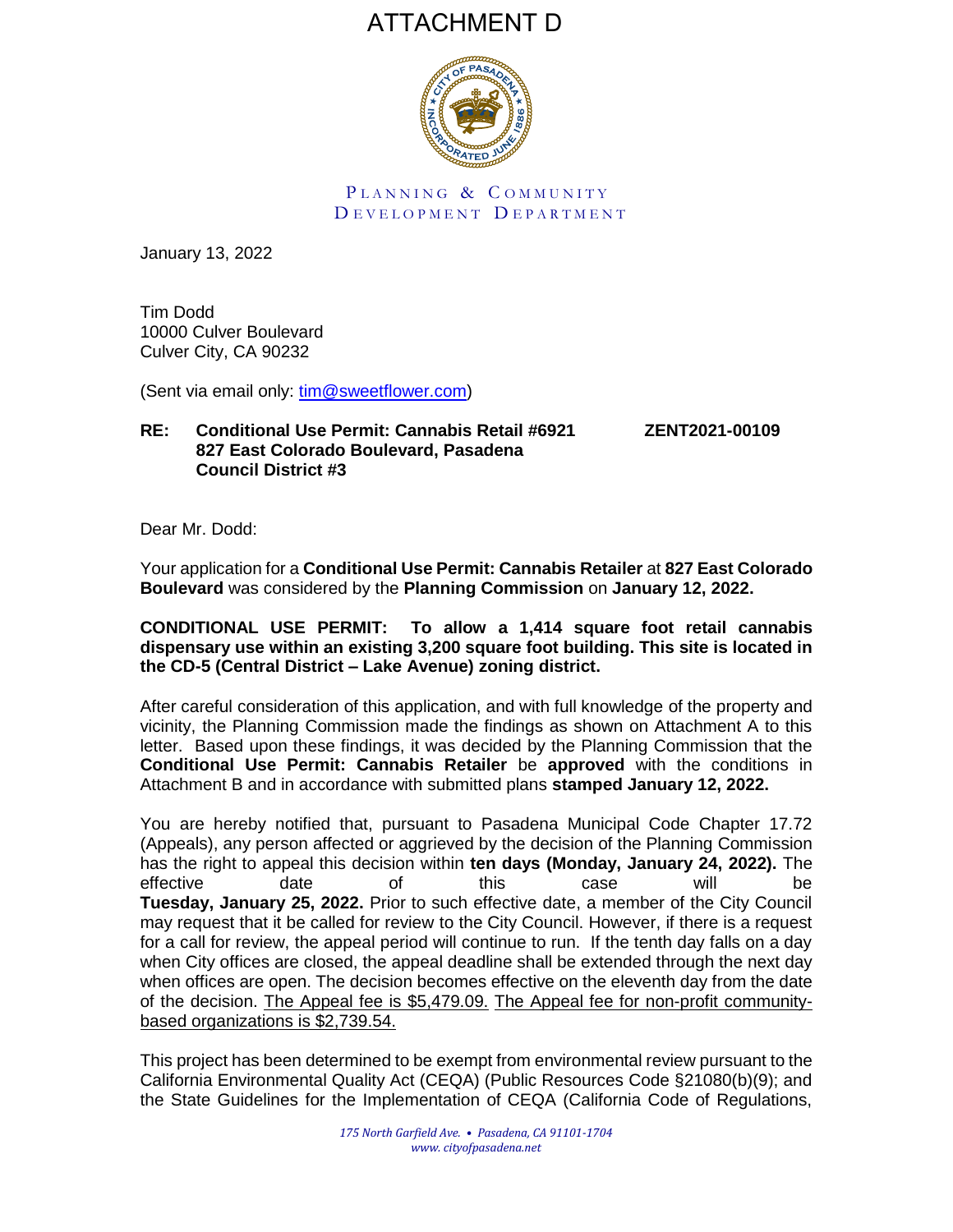Title 14, Chapter 3, §15301, Class 1, Existing Facilities, and Class 3, New Construction or Conversion of Small Structures), and there are no features that distinguish this project from others in the exempt class; therefore, there are no unusual circumstances*.* The Class 1 exemption applies to the operation and permitting of uses in existing structures where there is negligible or no expansion of use. In urbanized areas, the Class 3 exemption applies to "commercial buildings not exceeding 10,000 square feet in floor area on sites zoned for such use if not involving the use of significant amounts of hazardous substances where all necessary public services and facilities are available and the surrounding area is not environmentally sensitive."

For further information regarding this case, please contact the project planner, **Guille Nunez** at **(626)744-7634** or **gnunez@cityofpasadena.net**.

Sincerely,

David Reyes, Director of Planning & Community Development Department

Enclosures: Attachment A, Attachment B, Attachment C (site plan)

xc: City Clerk, City Council, City Manager, City Council District Liaison, Building & Safety Division, Fire Department, Public Works Department, Department of Transportation, Design and Historic Preservation Section, Police Department, Code Enforcement, Case File, Decision Letter File, Planning Commission (9)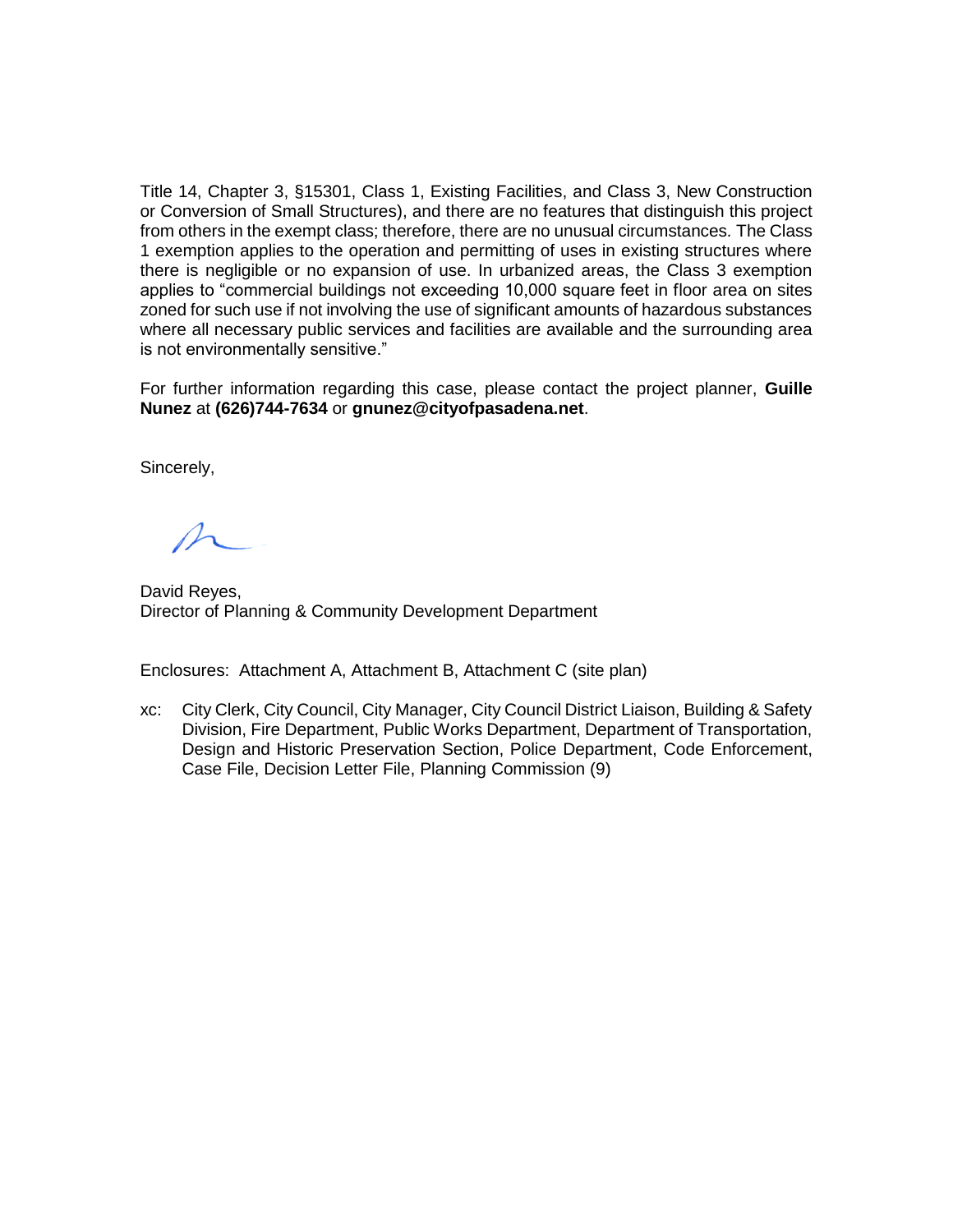#### **ATTACHMENT A**

#### **SPECIFIC FINDINGS FOR CONDITIONAL USE PERMIT # 6921**

- 1. *The proposed use is allowed with a Conditional Use Permit within the applicable zoning district and complies with all applicable provisions of this Zoning Code.* The proposed use was approved by the voters of Pasadena under Measures CC and DD in June 2018. The location proposed by SweetFlower Pasadena LLC, 827 E. Colorado Boulevard, is located within the CD-5 (Central District – Lake Avenue) zoning district, where a cannabis retailer use can be permitted subject to approval of this permit if the site meets all location requirements as identified in Section 17.50.066.D 5 of the Zoning Code. Consistent with Section 17.50.066, the proposed sale of cannabis is considered a 'retail' use which is allowed in the CD zone with the approval of the Conditional Use Permit, City Cannabis Permit and State license. Operation of the proposed commercial cannabis retail dispensary is subject to compliance with all of the conditions of approval in addition to all of the regulations of the State of California Bureau of Cannabis Control as well as those regulations contained in Sections 5.28 (Cannabis Business Tax), Section 5.78 (Commercial Cannabis Activity), Section 17.50.066 (Standards for Specific Land Uses - Cannabis Businesses) and Sections 8.10 (Commercial Cannabis - Public Health Permit) and 8.11 (Health & Safety - Commercial Cannabis Facilities). The application demonstrates that the use as proposed will comply with the applicable zoning district and complies with all applicable provisions of the Zoning Code. This includes meeting the specified distance requirements, being located in an allowable zone and complying with all other applicable code provisions such as maximum size, hours of operation, parking etc.
- 2. *The location of the proposed use complies with the special purposes of this Zoning Code and the purposes of the applicable zoning district.* The proposed location was approved by the voters of Pasadena under Measures CC and DD in June 2018. This ordinance was a local ballot measure which was approved by the voters in June 2018. By virtue of the location requirements in this ordinance, the locations where retail cannabis uses can be permitted was approved by the voters. The location proposed by SweetFlower Pasadena, LLC at 827 E. Colorado Boulevard, is located within the CD-5 (Central District – Lake Avenue) zoning district, where a cannabis retailer use can be permitted subject to approval of this permit if the site meets all of the location requirements as identified in Section 17.50.066.D.5 of the Zoning Code. As required in this application, SweetFlower Pasadena, LLC. submitted a location map which identifies the required 600 foot radius, and the distance to the nearest cannabis retailer measured from the boundaries of the property at 827 E. Colorado Boulevard, which is identified as a distance of 471 feet. The map also includes identification of all uses and zones for properties that fall within the 600 foot radius. The location map submitted by the applicant was certified by a licensed surveyor, Christopher Jones from KPFF Consulting Engineers. The radii identified in the map submitted by the applicant has been peer-reviewed by a third-party land surveyor hired by the City and a team of planning consultants hired to field verify accuracy and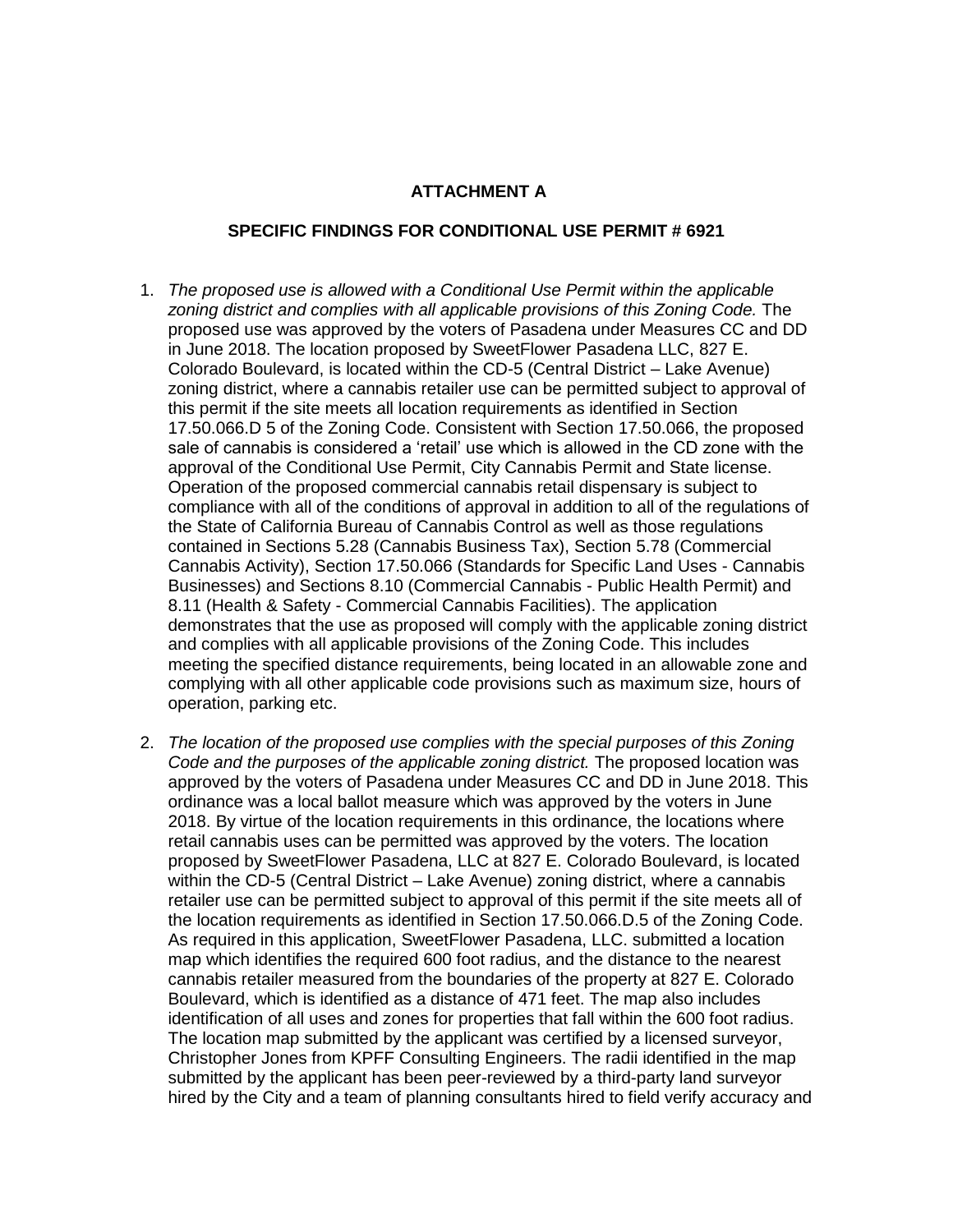completeness of the uses within the radii. The scope of review by the City's land surveyor includes verification that generally accepted methods were used by the applicant's land surveyor to identify the property boundaries and determine the radii. Also, the land uses and zones identified in the applicant's location map were verified for accuracy and to ensure that there are no sensitive receptors within 600 feet of the boundaries of the proposed location. The City has determined, based upon these efforts, that the location map submitted by the applicant is accurate and complete and that the proposed location at 827 E. Colorado Boulevard is compliant with all various zoning and location requirements of Section 17.050.066 D of the P.M.C. for commercial cannabis retailers. The applicable zoning district is the CD-5 (Central District – Lake Avenue) zoning district. Per Section 17.30.020 the primary purpose of the CD-5 zoning district is to support Lake Avenue as a pedestrian-oriented high-end commercial street, including regional office space and local shopping. As previously noted, the voters of Pasadena approved the retail sales of cannabis and an approved zone is the CD-5 (Central District – Lake Avenue) zoning district. Introducing a retail use is consistent with the purpose of the CD-5 zone as it is a retail use in a commercial area of the City that was intended to attract a variety of retail types, mixed-use and small, independent businesses that diversify the mix of land uses. The proposed use will occupy a vacant unit within an existing commercial building. Retail sales at this location is consistent with the special purposes of the zoning code and the purposes of the applicable zoning district. There is no conflict with the purposes of the Zoning Code by allowing the use of the site for retail sales.

3. *The proposed use is in conformance with the goals, policies, and objectives of the General Plan and the purpose and intent of any applicable specific plan. Granting of* the requested Conditional Use Permit is consistent with General Plan Land Use Element – Goal 2, Land Use Diversity which encourages the maintenance of existing and development of new land uses that cumulatively provide for the diverse needs of Pasadena's residents and businesses offering a variety of employment opportunities, are economically prosperous and sustainable, and respect the City's environmental setting. General Plan Policy 2.3 (Commercial Businesses) calls for the designation of sufficient land to enable a broad range of viable commercial uses in Pasadena's Central District, Transit and Neighborhood Villages, and commercial corridors. The proposed commercial cannabis retail use will serve both local and regional needs, reducing the needs for residents to travel to adjoining communities, capturing a greater share of local spending, and offering a diversity of employment opportunities. Additionally, the General Plan reaffirms the City's commitment to providing diverse, active, prosperous and well-designed commercial corridors and districts that provide a diversity of goods, services and entertainment, including Policy 25.1 (Diversity of Uses) which actually encourages the development of a broad range of commercial uses. The proposed commercial cannabis retailer is a new land use that was approved by the voters of the City of Pasadena. Excluding the use is in direct conflict with this General Plan policy that encourages diversification of land uses. Consistent with Section 17.50.066, the proposed sale of cannabis is considered a 'retail' use that is allowed in the CD-5 with the approval of the Conditional Use Permit, City Cannabis Permit and State license. There is nothing in the location requirements that precludes use of the proposed site for a retail cannabis use.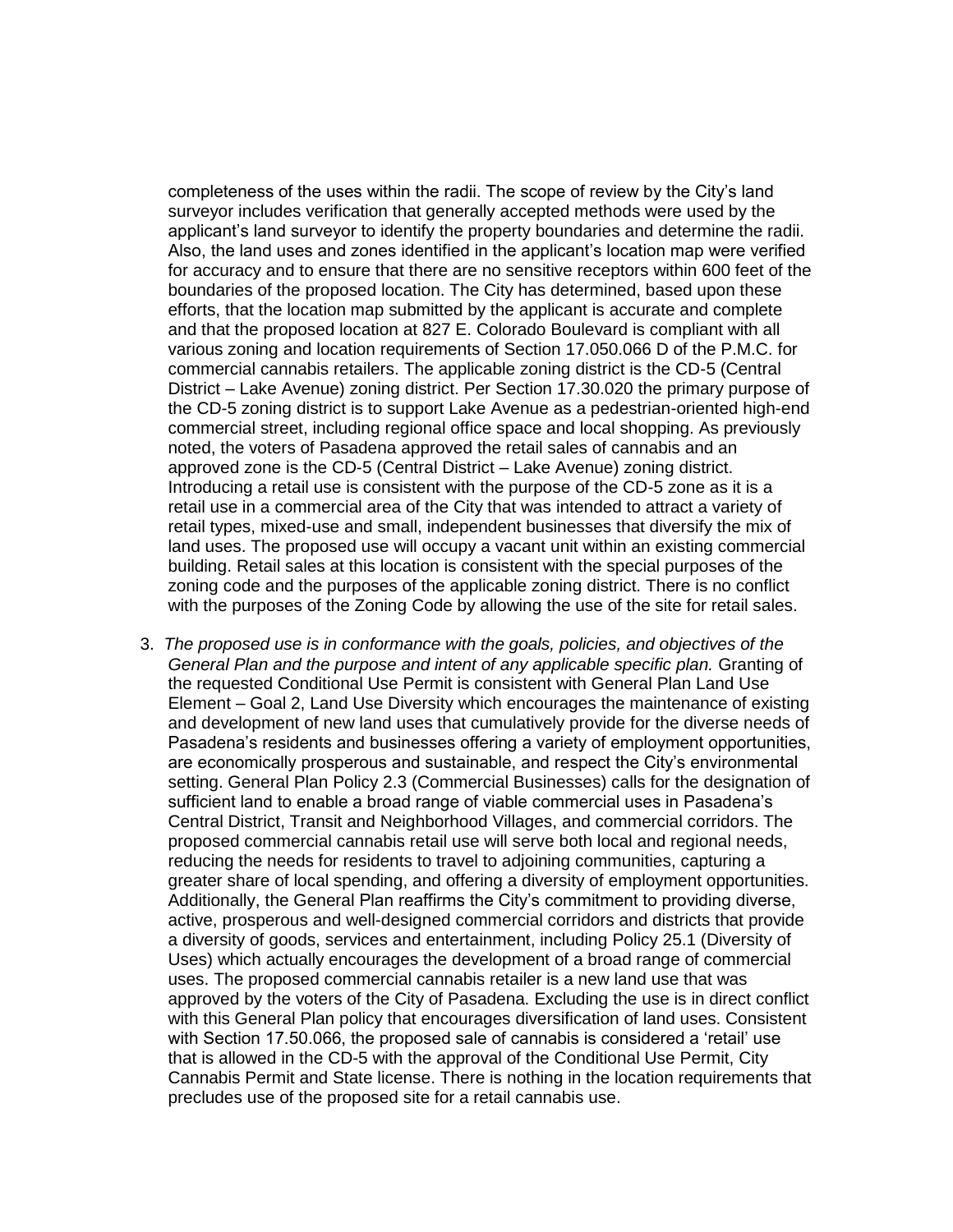- 4. *The establishment, maintenance, or operation of the use would not, under the circumstances of the particular case, be detrimental to the health, safety, or general welfare of persons residing or working in the neighborhood of the proposed use.* The provisions of the Medicinal and Adult Use Cannabis Regulation and Safety Act (MAUCRSA) accommodate the needs of medically ill persons that require treatment with medicinal cannabis as recommended by their health care provider, and provide access to adult-use cannabis for persons over the age of 21 while imposing sensible regulations on the use of land to protect the city's residents, neighborhoods, and businesses from disproportionately negative secondary impacts that can arise from such uses. Ballot Measures CC and DD, passed by Pasadena voters in June 2018 as local initiatives, allow a limited number of cannabis retailers, cultivators, and testing labs to operate within specific zoning areas in the City and levy a business license tax on commercial cannabis businesses. Limitations and requirements were included in the measures to regulate the cultivation, processing, manufacturing, testing, sale, delivery, distribution, and transportation of medicinal and adult-use cannabis and cannabis products in a responsible manner to protect the health, safety, and welfare of residents and community members and to enforce rules and regulations consistent with state law. Adherence to the State of California Bureau of Cannabis Control's strict operational regulations for a storefront cannabis retailer under a Type-10 license is required in addition to compliance with the City's various additional operational, taxation, security and health-related regulations contained in Sections 5.28 (Cannabis Business Tax), Section 5.78 (Commercial Cannabis Activity), Section 17.50.066 (Standards for Specific Land Uses - Cannabis Businesses) and Sections 8.10 (Commercial Cannabis - Public Health Permit) and 8.11 (Health & Safety - Commercial Cannabis Facilities). The proposed Conditional Use Permit application meets all applicable code requirements of the Zoning Code and will conditioned to comply with all regulations of the Pasadena Municipal Code, the Cannabis Permit and the State of California. The proposed use is retail in a location that has historically been occupied by other types of retail uses. The only site improvements are limited to tenant improvements.
- 5. *The use, as described and conditionally approved, would not be detrimental or injurious to property and improvements in the neighborhood or to the general welfare of the City.* This application is for the proposed establishment of a commercial cannabis retailer at 827 E. Colorado Boulevard in the CD-5 (Central District – Lake Avenue) zoning district. The voters of Pasadena approved the retail sales of cannabis under Measures CC and DD with specific regulations. The proposed location has been determined to meet all of the zoning and location requirements identified in Section 17.50.066 D of the Pasadena Municipal Code, and there are no sensitive receptors within 600' of the project's property boundaries and no other cannabis dispensaries within 450'. The applicant does not propose an increase to the existing building footprint. Operation of the proposed commercial cannabis retail dispensary is subject to compliance with all of the conditions of approval of this grant in addition to all of the regulations of the State of California Bureau of Cannabis Control as well as those regulations contained in Sections 5.28 (Cannabis Business Tax), Section 5.78 (Commercial Cannabis Activity), Section 17.50.066 (Standards for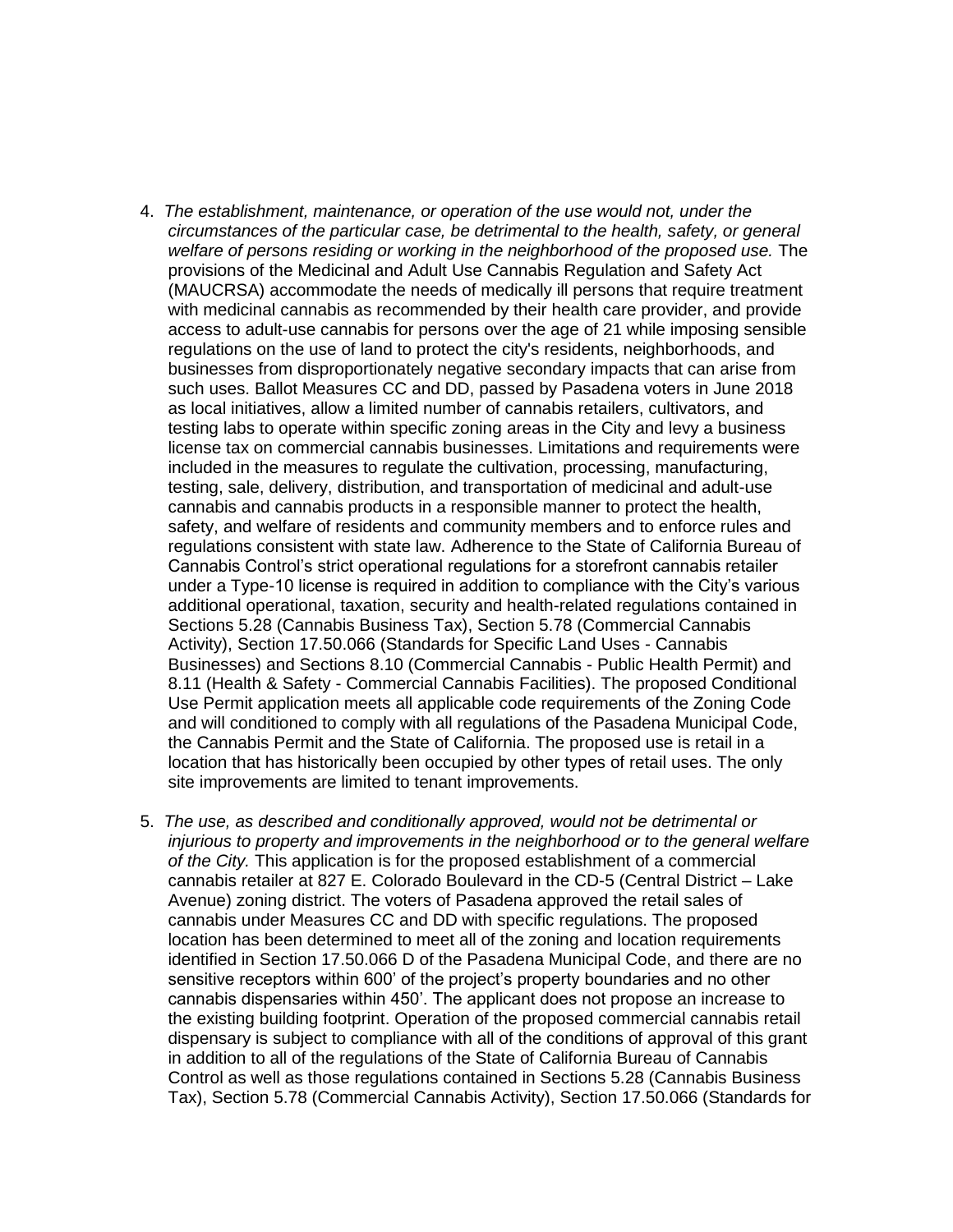Specific Land Uses - Cannabis Businesses) and Sections 8.10 (Commercial Cannabis - Public Health Permit) and 8.11 (Health & Safety - Commercial Cannabis Facilities). As conditioned, the operation of a commercial cannabis retail storefront will not be detrimental or injurious to property and improvements in the neighborhood or to the general welfare of the City. The proposed use is retail in a location that has historically been occupied by other types of retail uses. The only site improvements are limited to tenant improvements. The project will be subject to design review to ensure that any exterior modifications are consistent with applicable design guidelines.

6. *The design, location, operating characteristics, and size of the proposed use would be compatible with the existing and future land uses in the vicinity in terms of aesthetics values, character, scale, and view protection.* The proposed location was approved by the voters of Pasadena in 2018 under Measures CC and DD. The granting of this Conditional Use Permit will allow an approved retail use pursuant to Section 17.050.066 D5 which allows for 'commercial cannabis retailers'. Commercial cannabis retail sales is considered a 'retail' use and the use of the existing commercial building is consistent with surrounding land uses which include retail, commercial and mixed uses. The applicant will not alter the existing height, setbacks, or expand the existing building envelope or footprint. Any exterior changes are required to be reviewed by the Design and Historic Preservation Section for compatibility. Only minor exterior changes are proposed with the majority of work being a tenant improvement. Therefore the existing building design and characteristics will remain and will not alter the compatibility with existing and future land uses in the vicinity.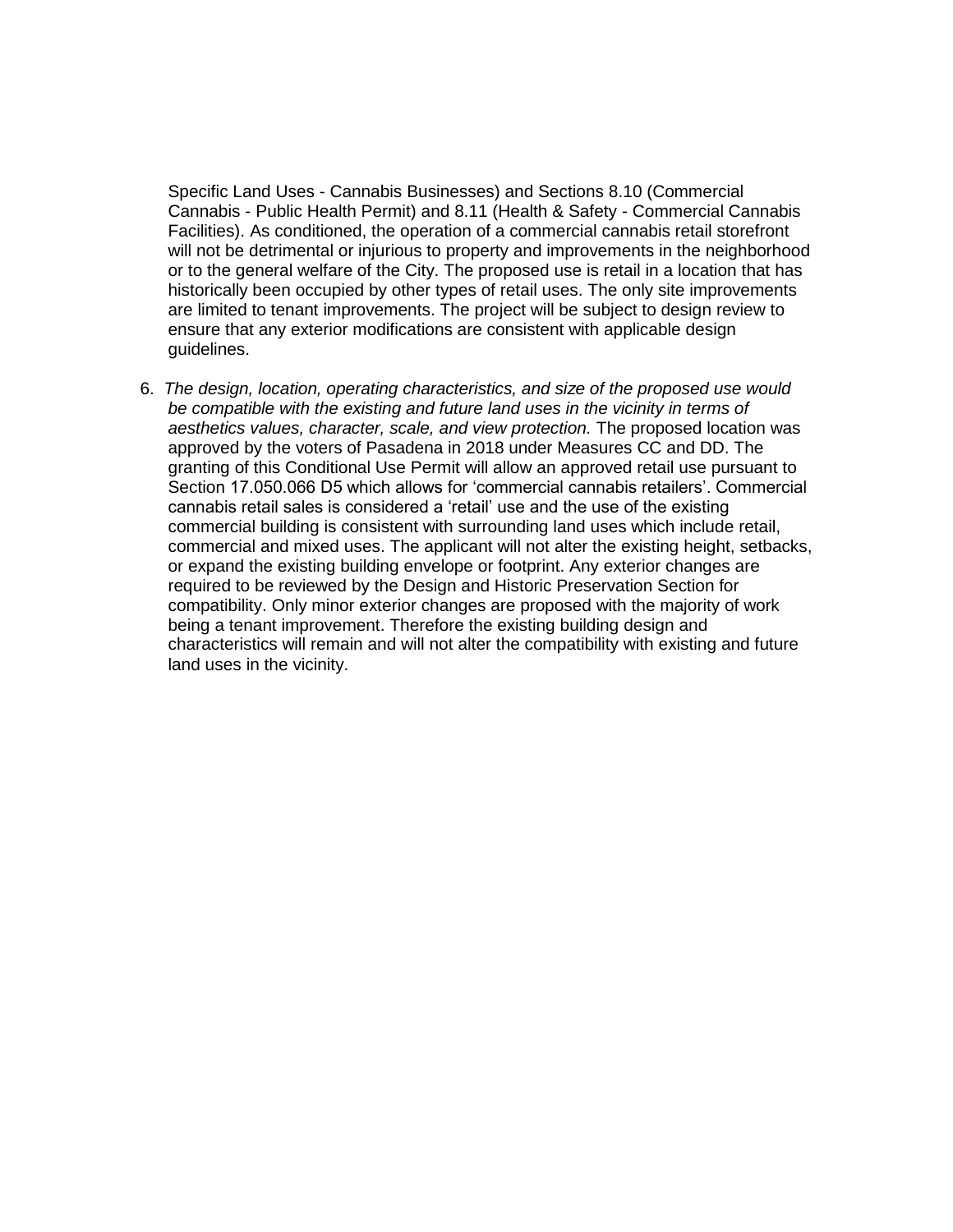## **ATTACHMENT B CONDITIONS OF APPROVAL FOR CONDITIONAL USE PERMIT #6921**

The applicant or the successor in interest shall comply with the following conditions:

## **General**

- 1. The site plan and floor plan submitted for building permits shall substantially conform to the site/floor plans stamped "Approved at Hearing, January 12, 2022" except as modified herein.
- 2. The approval of this application authorizes the operation of a commercial cannabis retailer which offers both medicinal cannabis and adult-use cannabis in compliance with all applicable regulations contained in Sections 5.28 (Cannabis Business Tax), Section 5.78 (Commercial Cannabis Activity), Section 17.50.066 (Standards for Specific Land Uses - Cannabis Businesses) and Sections 8.10 (Commercial Cannabis - Public Health Permit) and 8.11 (Health & Safety - Commercial Cannabis Facilities), and in accordance with the plans on file with the Current Planning Division.
- 3. Any change to these conditions of approval or expansion of the use, including hours of operation, shall require the modification of this Conditional Use Permit or a new Conditional Use Permit.
- 4. If the approved cannabis retailer use is discontinued for a continuous period of 12 months, this conditional use permit expires for discontinuance of use and thereafter is void.
- 5. The applicant shall meet the applicable code requirements of all other City Departments.
- 6. This Conditional Use Permit Cannabis Retailer is contingent upon approval of a Cannabis Permit and is non-transferrable or assignable and **does not run with the land**.
- 7. The final decision letter and conditions of approval shall be incorporated in the building plans as part of the building plan check process.
- 8. The proposed project, Activity Number **ZENT2021-00109**, is subject to a Final Zoning Inspection. A Final Zoning Inspection is required for the project prior to the issuance of a Certificate of Occupancy or its equivalent. Contact the Planning Case Manager, Guille Nunez at (626) 744-7634 to schedule an inspection appointment time.
- 9. The proposed project, Activity Number **ZENT2021-00109**, is subject to Condition Monitoring for compliance with these conditions of approval. Condition Monitoring Fees, as specified in the City's adopted fee schedule, will be due upon every periodic inspection.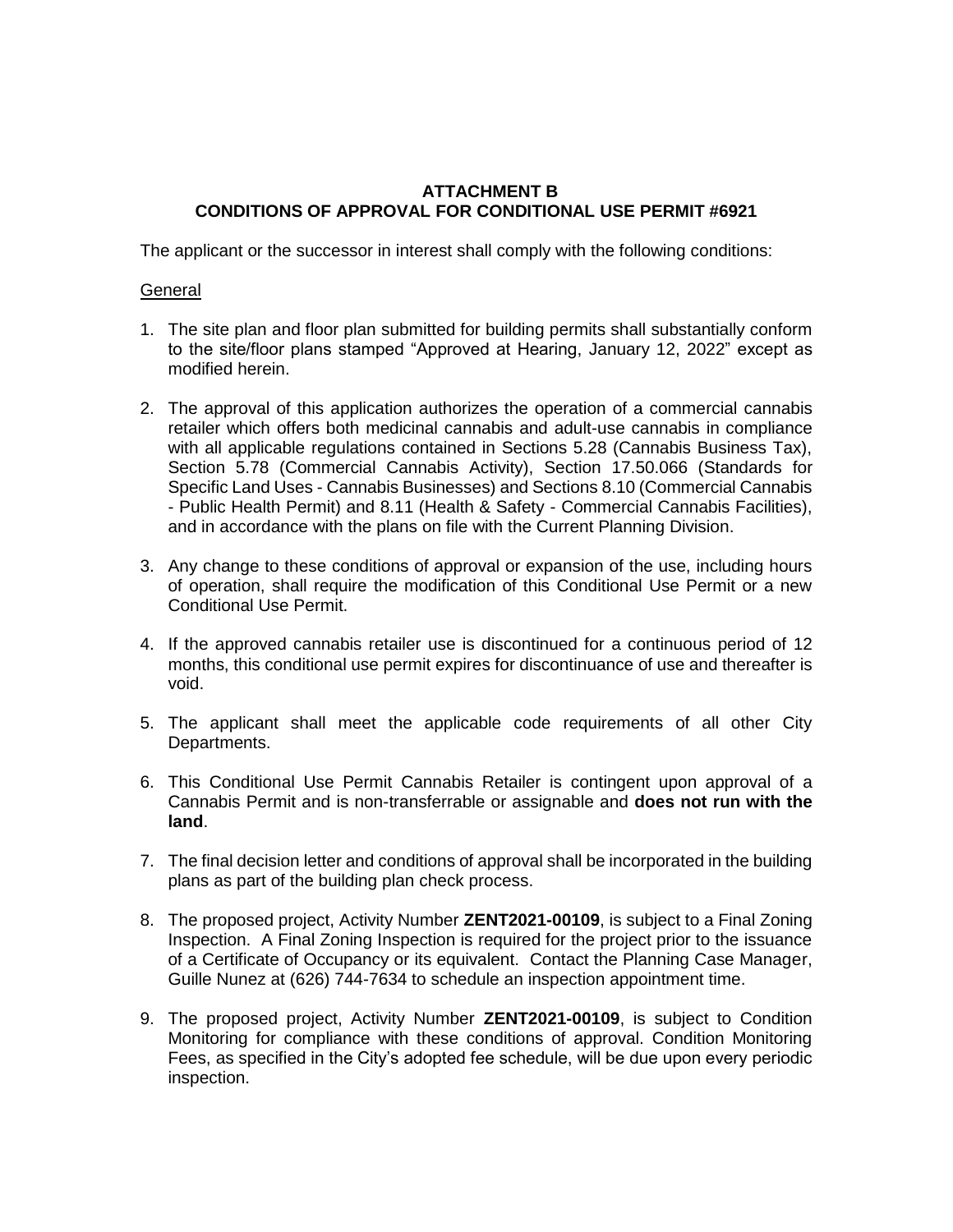- 10. Doors and windows shall remain closed, except for the minimum length of time needed to allow people to ingress or egress to the building.
- 11. Live music, live entertainment and the use of amplified speakers for advertising, entertainment or promotions is not permitted without required permits.
- 12. Live cannabis plants are not allowed to be stored or kept on the property. A licensed retailer may not sell immature or mature cannabis plants or seeds.
- 13. All staff shall undergo training which focuses on understanding the laws and rules regarding medicinal and adult-use cannabis, basic safe handling of cannabis items, checking identification, and recognizing the signs of visible intoxication prior to a sale. SweetFlower Pasadena, LLC shall retain records of the completion of such training and such records shall be available for City inspection upon request. The applicant shall utilize training services offered by the State or by a trainer accredited by the State of California Bureau of Cannabis Control (BCC), if available.
- 14. Four (4) parking spaces are required for the exclusive use of the proposed cannabis retailer use and shall not be shared with adjacent tenants.
- 15. For delivery services, should the applicant propose onsite overnight parking of vehicles used for the delivery of cannabis orders, parking shall be provided in compliance with the parking requirements in Section 17.42 of the Zoning Code.
- 16. The approved hours of retail operation are 8:00 a.m. to 10:00 p.m. Monday through Sunday. Deliveries of cannabis orders can occur within the hours of 7:00 a.m. to 10:00 p.m.
- 17. Prior to final building sign-off, the applicant shall submit a delivery operations plan to the Department of Transportation and to the Planning and Community Department for review and approval.

#### Fire Department

- 18. Tenant improvement plans shall be submitted for this project, due to change of occupancy from restaurant to retail.
- 19. Installation of a fire sprinkler system and automatic smoke detection system are required if egress doors will be equipped with a delayed egress locking system.
- 20. Installation of a fire alarm system is required if the exit door is equipped with a sense release electrical lock.

#### Design and Historic Preservation

21. Any exterior changes to the exterior façade or main entry, including new signage, shall require Design Review.